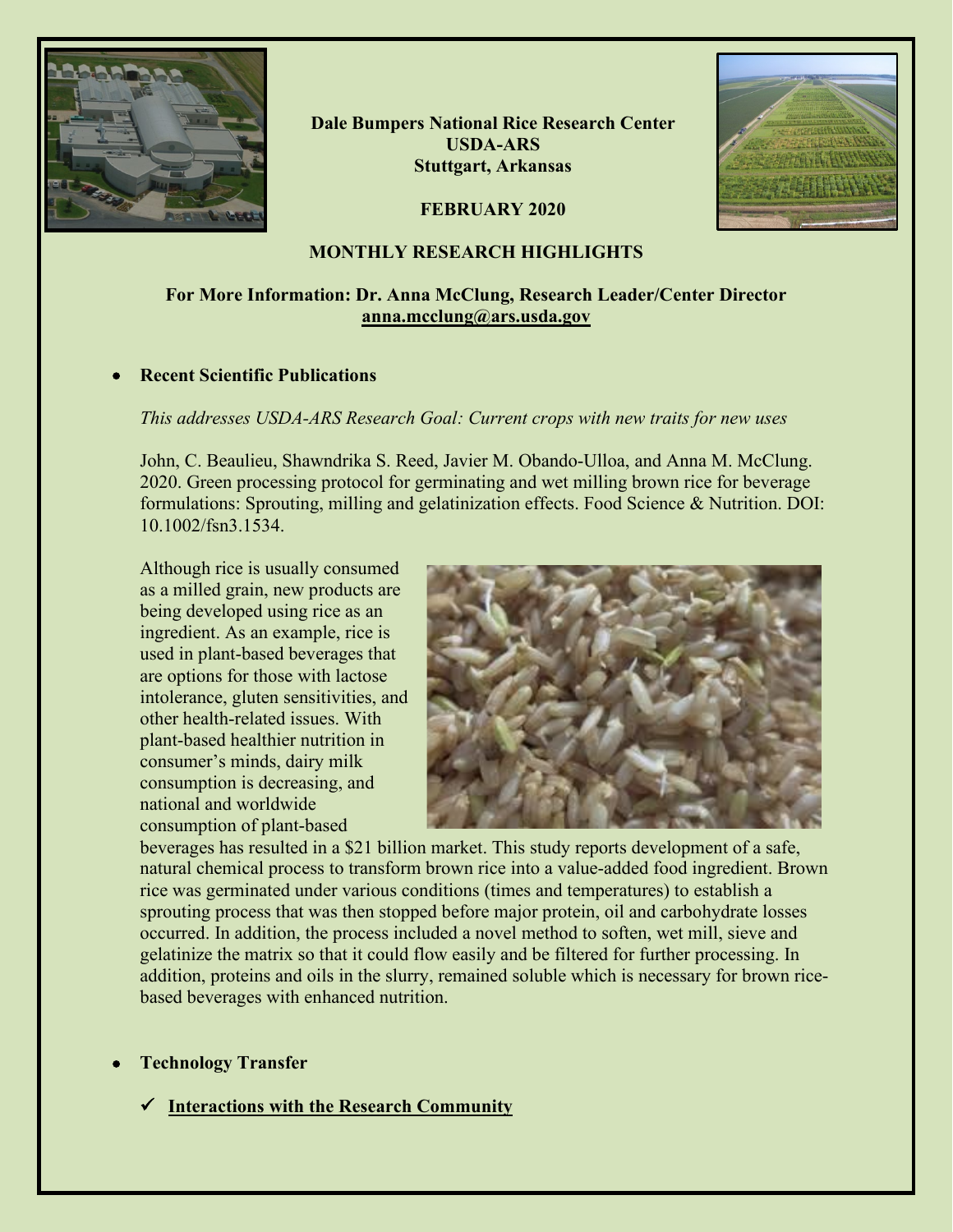On Feb. 10-11 Drs. Jeremy Edwards, Trevis Huggins, and Santosh Sharma attended the Arkansas **Bioinformatics** Consortium (AR-BIC) annual conference in Little Rock, AR. This year's AR-BIC theme was Artificial Intelligence (AI) in Arkansas (AR). Dr.



Huggins presented a poster titled "Efficient Accession Management and Characterization of the USDA-ARS Rice Germplasm Collection through Phenotyping and Genotyping" and Dr. Sharma presented a poster titled "Genomic Prediction and Bayesian Network Analysis of Multiple Root Architecture Traits in Rice." Both posters highlighted ongoing and future applications of artificial intelligence techniques in rice research.

The 40th Rice Crop Germplasm Committee chaired by Dr. Georgia Eizenga was held on Feb. 24, with USDA-ARS committee members, Drs. Trevis Huggins, Anna McClung and Jack Okamuro, attending and Dr. Yulin Jia and Melissa Jia attending as guests. In addition to the reports by USDA/ARS and APHIS personnel, Dr. Trevis Huggins and Dr. Harold Bockelman introduced the six new trait descriptors being added for the USDA world rice collection (GRIN-Global) and discussed the addition of molecular marker descriptors for phenotypic traits.

All 10 DBNRRC scientists, two ARS post-docs and a support scientist attended the 38<sup>th</sup> Rice Technical Working Group (RTWG) Meeting that was held in Orange Beach, AL, Feb. 24-27. Together they made 14 oral presentations and four poster presentations. The

meeting was attended by nearly 300 US and international rice researchers.

The "Distinguished Rice Research Team Award" at the 38<sup>th</sup> RTWG meeting was presented to Anna McClung, Melissa Jia, Yulin Jia, Bob Fjellstrom (posthumous), Jeremy Edwards, Ming-Hsuan Chen, Christine Bergman (former ARS employee) and Bill Park (Texas A&M), for "Genomic Tools for the Development and Deployment of Improved Varieties for the US Rice